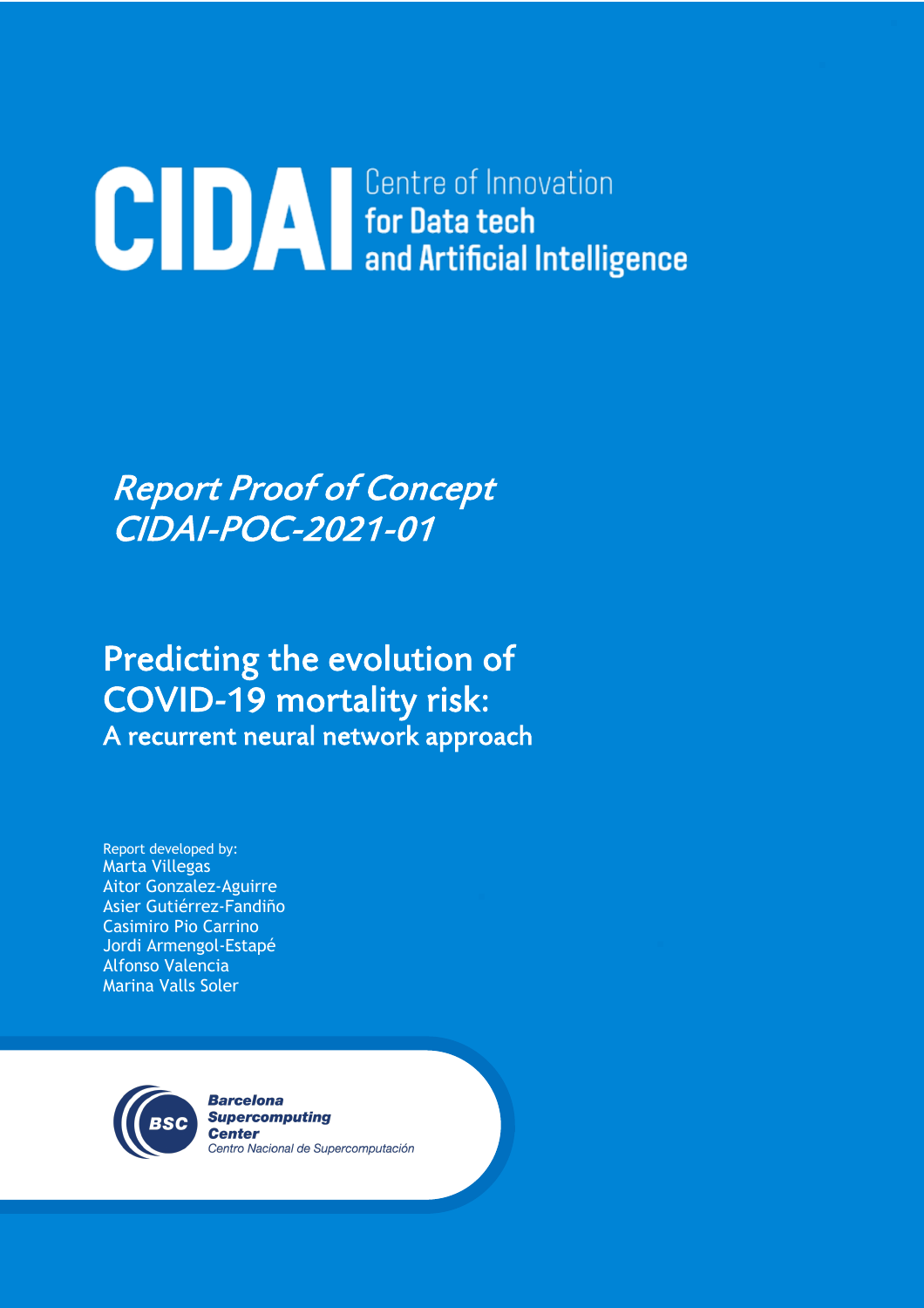





#### CIDAI-POC-2021-01

Some rights reserved. This work is available under the Creative Commons Attribution-NonCommercial-ShareAlike 4.0 International (CC BY-NC-SA 4.0).

Under the terms of this licence, you may copy, redistribute and adapt the work for noncommercial purposes, provided the work is appropriately cited, as indicated below. In any use of this work, there should be no suggestion that CIDAI endorses any specific organization, products or services. The use of the CIDAI logo is not permitted. If you adapt the work, then you must license your work under the same or equivalent Creative Commons licence.

If you create a translation of this work, you should add the following disclaimer along with the suggested citation: "This translation was not created by the Centre of Innovation for Data tech and Artificial Intelligence (CIDAI). CIDAI is not responsible for the content or accuracy of this translation. The original English edition shall be the binding and authentic edition". Any mediation relating to disputes arising under the licence shall be conducted in accordance with the mediation rules of the World Intellectual Property Organization.

**Suggested citation.** CIDAI-POC-2021-01 // Predicting the evolution of COVID-19 mortality risk: A recurrent neural network approach by Marta Villegas, Aitor Gonzalez-Aguirre, Asier Gutiérrez-Fandiño, Casimiro Pio Carrino, Jordi Armengol-Estapé, Alfonso Valencia, Marina Valls Soler, CIDAI, 2021. Licence: CC BY-NC-SA 4.0

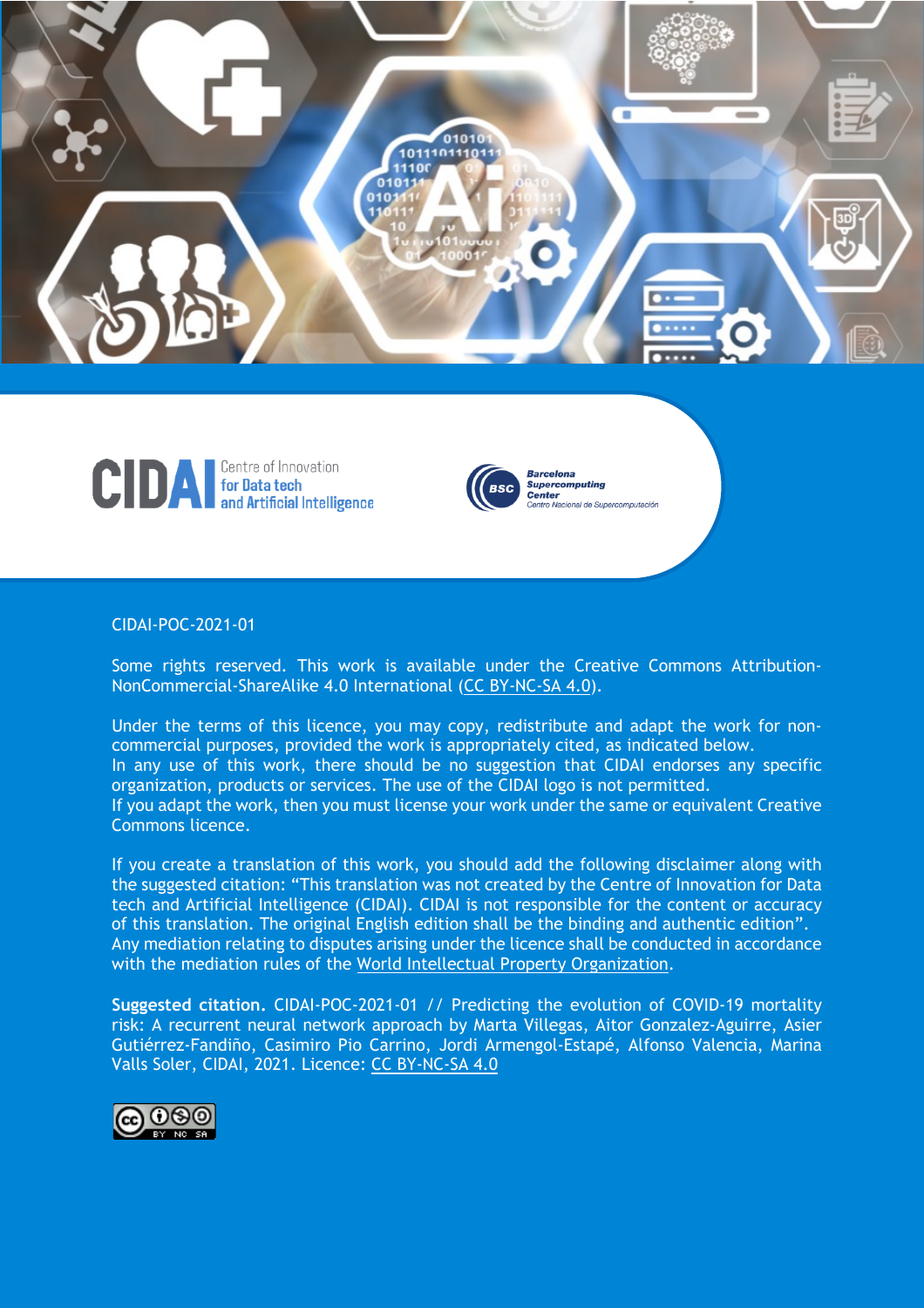



# Index

| 1.                 |                      |  |
|--------------------|----------------------|--|
|                    | 1.1.<br>1.2.<br>1.3. |  |
| 2.                 |                      |  |
| 3 <sub>1</sub>     |                      |  |
|                    | 3.1.                 |  |
|                    |                      |  |
|                    |                      |  |
| $\boldsymbol{4}$ . |                      |  |
| 5.                 |                      |  |
| 6.                 |                      |  |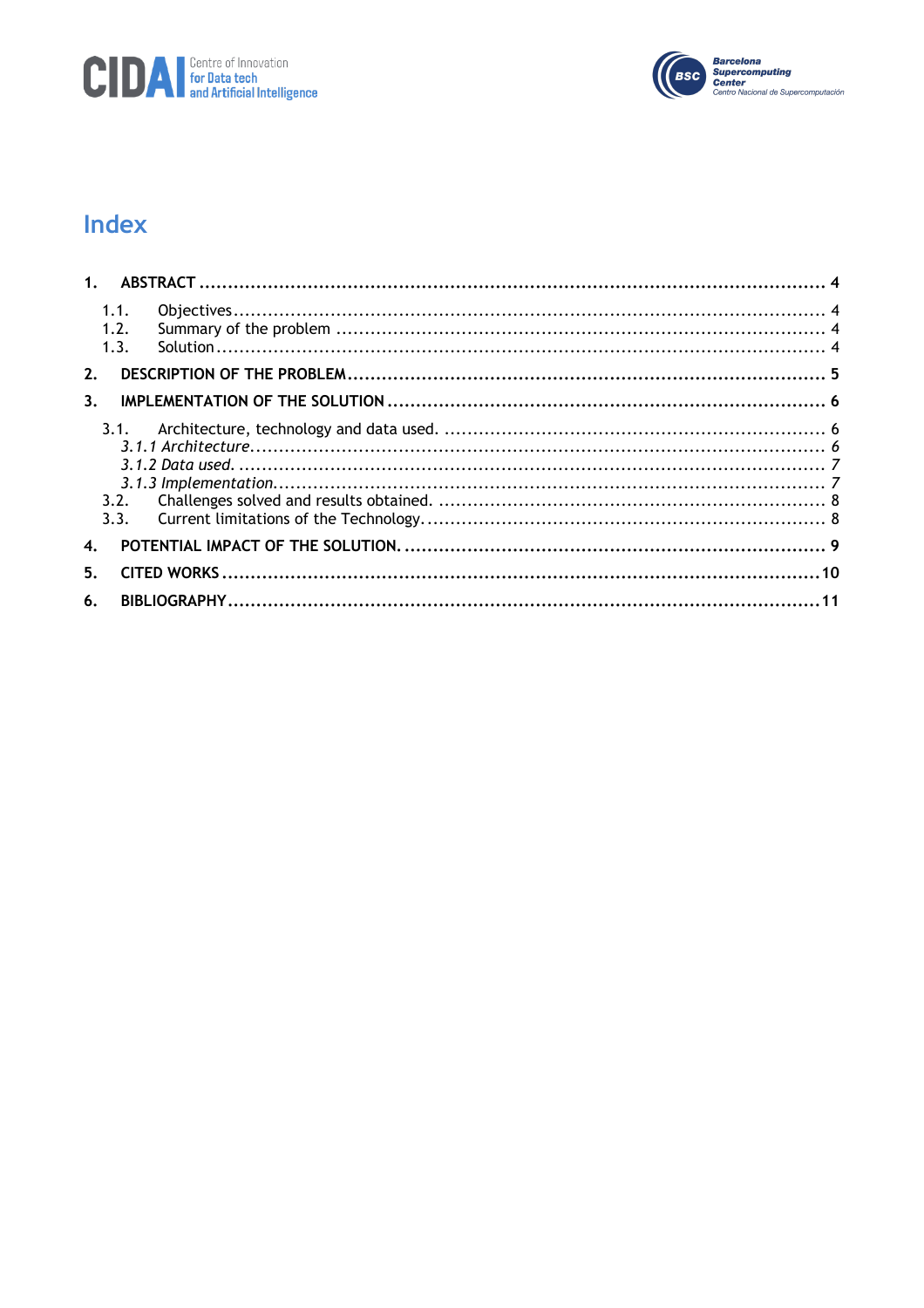

## **1. Abstract**

#### 1.1. Objectives

The propagation of COVID-19 in Spain prompted the declaration of the state of alarm on March 14, 2020. On 2 December 2020, the infection had been confirmed in 1,665,775 patients and caused 45,784 deaths. This unprecedented health crisis challenged the ingenuity of all professionals involved. Decision support systems in clinical care and health services management were identified as crucial in the fight against the pandemic.

Our main goal is to develop a model based on recurrent neural networks (RNNs) that responds to the reality of hospitals during the pandemic. The goal for the model to generate daily predictions in a hospital setting that can be used as an early warning system and allow for proper management of existing resources.

#### 1.2. Summary of the problem

Decision support systems for clinical care and health service management are crucial for responding effectively to the challenge of the COVID-19 pandemic and optimizing the hospitalization process for this emerging disease. Artificial intelligence and Deep Learning tools offer a range of possibilities for obtaining models that, trained with historical data, can anticipate future scenarios.

#### 1.3. Solution

The model developed predicts the risk of mortality daily for each patient admitted taking into account all available data. The model has obtained encouraging sensitivity scores, highly relevant metrics in the clinical domain. This model can support decision making in healthcare systems.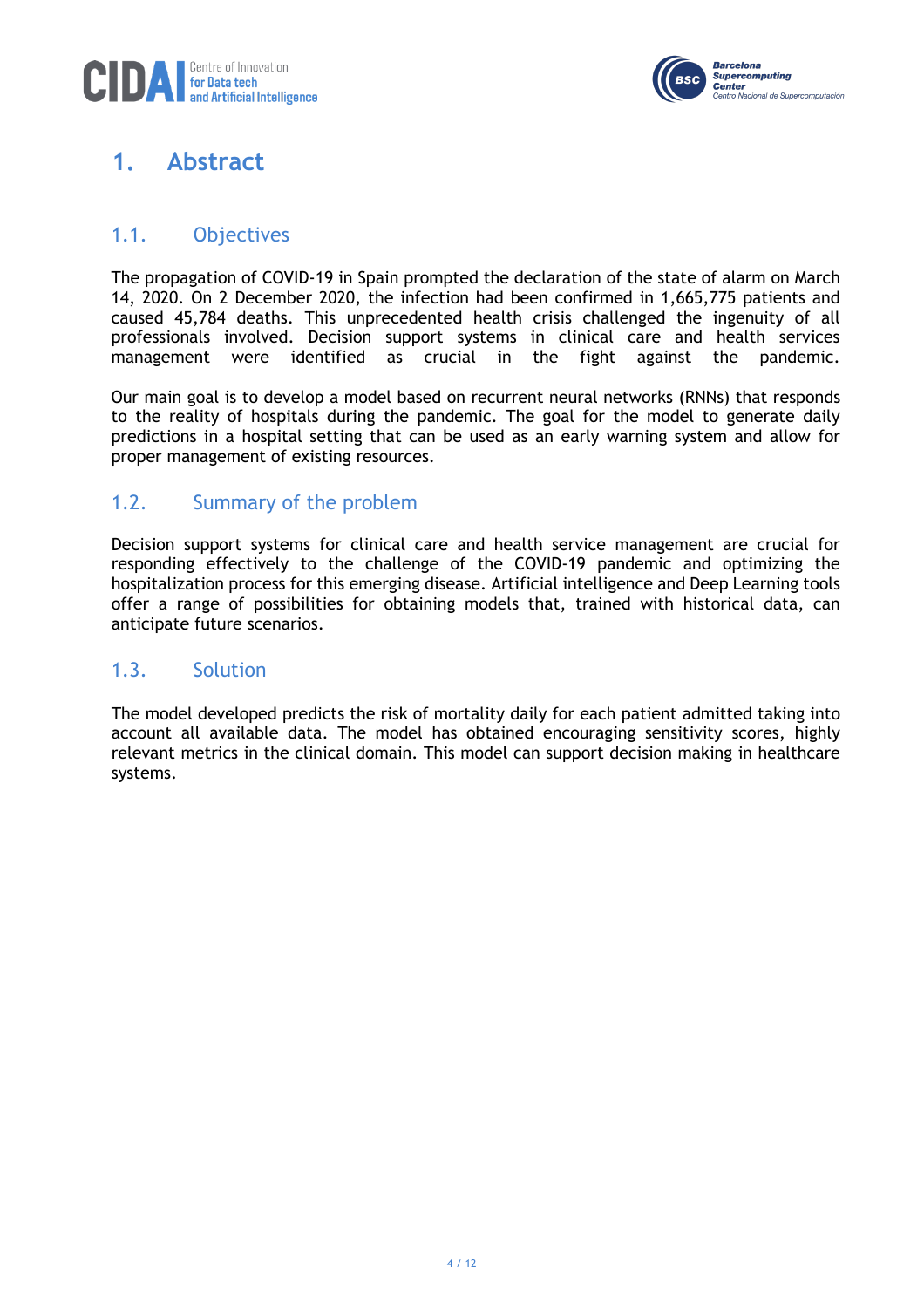



# **2. Description of the problem**

The problem that the Recurrent Neural Network model developed in the BSC-CNS seeks to solve is to support decision-making in healthcare systems with limited resources and under additional pressure by the magnitude of the spread of COVID-19.

The consensus is generally to focus the allocation of life support measures to those most likely to be in a critical situation and lose their life project. These decisions are usually made taking into account different parameters that include various dimensions: clinical situation, cognitive situation, presence of irreversible functional impairment, quality of life, probability of significant response to treatments, quality of life expectancy, future care scenarios, etc. These criteria, however, are merely indicative as action must be taken on a case-by-case basis, also taking into account the patient's values and preferences.

Medical care, therefore, require reflective analysis that must be done efficiently, particularly in an epidemic scenario. The Recurrent Neural Network is presented as an additional resource that can be added to the criteria for prioritizing, allocating, and withdrawing existing care resources that allow professionals to make these challenging decisions.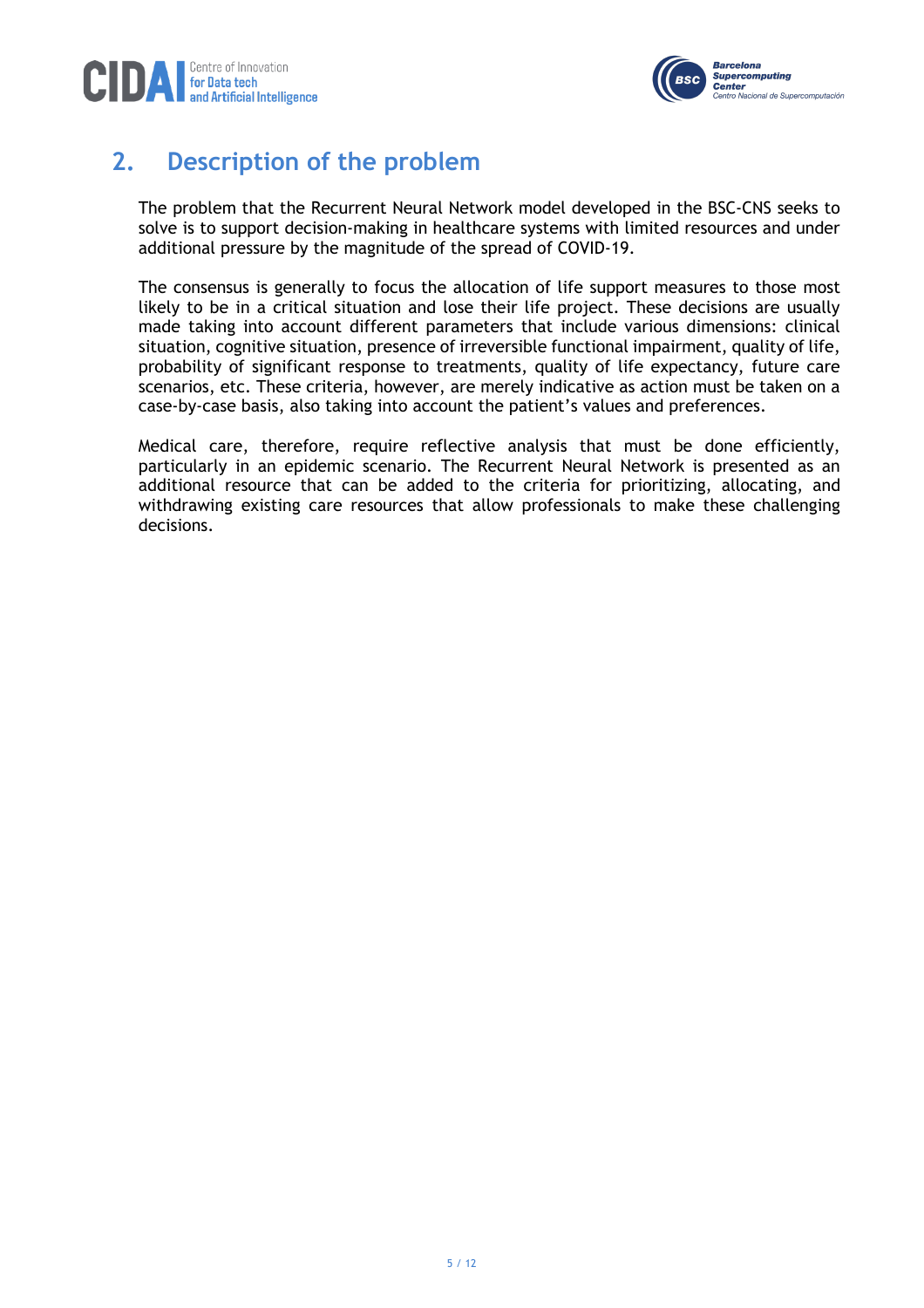



# **3. Implementation of the solution**

#### 3.1. Architecture, technology and data used.

#### 3.1.1 Architecture.

As depicted in Figure 1, we designed an Artificial Neural Network with four modules, namely, the embedding module (grey boxes), the recurrent module (dark green boxes), the classifier module (light green boxes) and, optionally, the attention modules (blue boxes).

The embedding module only acts on the static vector through a fully-connected layer that encodes the high-dimensional sparse feature vector into a lower dimensional dense vector.

The recurrent module accounts for both the encoding and the memorization of the temporal information provided by the dynamic vectors (red boxes). It consists of an unidirectional RNN, built with either an LSTM or a Gated Recurrent Unit (GRU). Each day, the RNN cells process the relevant information of the patient dynamic data and produce an output vector that stores the relevant clinical information until that day to perform the predictions.

The attention module of dynamic field finds the correlations of all previous RNN's outputs and merges all the global relevant information of the sequence until a given day.

Finally, the classifier module consists of two fully-connected layers followed by a sigmoid activation function to produce the binary mortality predictions. We placed the classifier module on top of the RNN cells and the static embeddings to predict the mortality risk each day.



Figura 1 – RNN architecture as described in section 1.1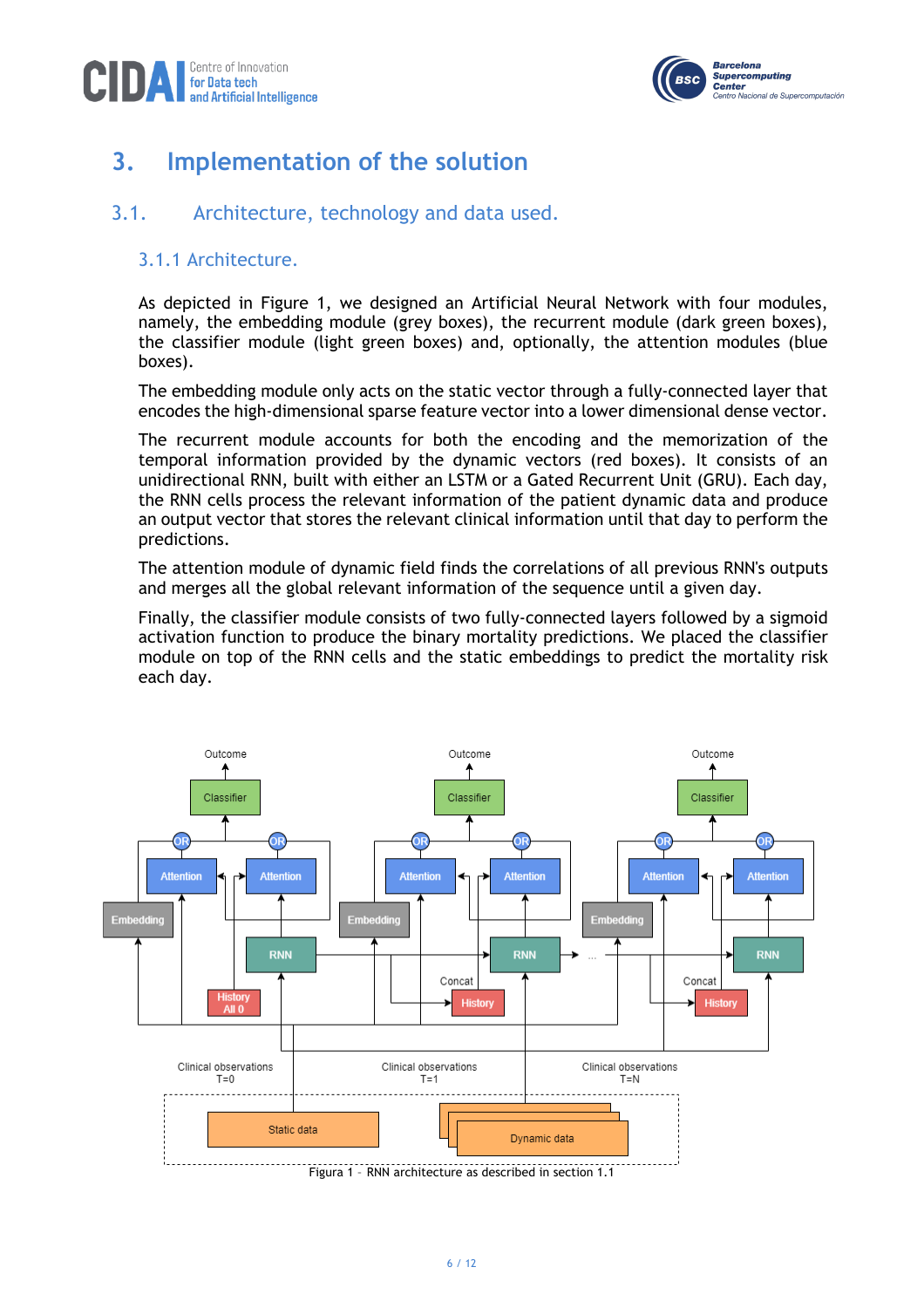



#### 3.1.2 Data used.

In this work, we apply Deep Learning techniques for predicting the clinical outcome of patients with COVID-19. The result is a model that predicts mortality risk to support decision making. This study leverages two datasets with clinical information on 2,307 and 3,870 patients from HM Hospitales (HM) and the Hospital Universitario 12 de Octubre (H12O) in Spain.

The two datasets used to form and validate the predictive models include all patients admitted with COVID-19 in HM and H12O. In the HM dataset, the cohort includes all patients with COVID from the beginning of the pandemic in Spain until April 20, 2020. In the H12O dataset, the cohort extends until October 14, 2020. In both cases, the data contain two different types of variables: static variables that are constant throughout admission, such as sex or age, and dynamic variables that are measured at different times during the hospital stay, such as medications, lab tests and vital signs.

Having two different datasets allowed us to validate the results and check whether the architecture and design developed are equally suitable for both cases. Although both datasets contain information from patients with COVID, they have different characteristics. This corroborates the robustness and applicability of the proposal.

#### 3.1.3 Implementation.

We designed a model to monitor the mortality risk of the patient by producing a daily prediction during the patient's hospital stay. Therefore, unlike standard training schemes for recurrent models, we designed an ad-hoc training scheme to produce daily predictions. Specifically, we do not feed the entire sequence of dynamic data into the RNN to output a single prediction. But, we feed each daily records of temporal and static data day-byday and output a prediction for each day.

In addition, we experimented with other model's hyperparameter configurations. All the layers are trained end-to-end with stochastic gradient descent.

At inference, the model is fed with the static vector and then, at each time step, we input the corresponding dynamic vector and the model outputs the probability of patient mortality. To obtain the mortality predictions, the probability is discretized into a binary label using a threshold, as in logistic regression. We set the threshold to the default value of 0.5. Notice that, after training, other values of the model's threshold can be used, depending on how much we want to be confident in the prediction.

In addition, we designed specific evaluation metrics shown in Figure 2 to better test the model and reflect our intended use case providing daily predictions. In this case, we get the prediction vectors already returned by the system, and use them to calculate the daily performances as follows:

- **Daily performances from the admission:** computes the performance every day from the admission day. Thus, for instance, the accuracy at day 3 is the average accuracy of all 3rd day predictions, and the accuracy of day 4 from admission is the average accuracy of all 4th day predictions, and so to the end.
- **Daily performances from the outcome:** computes the performance every day from the outcome day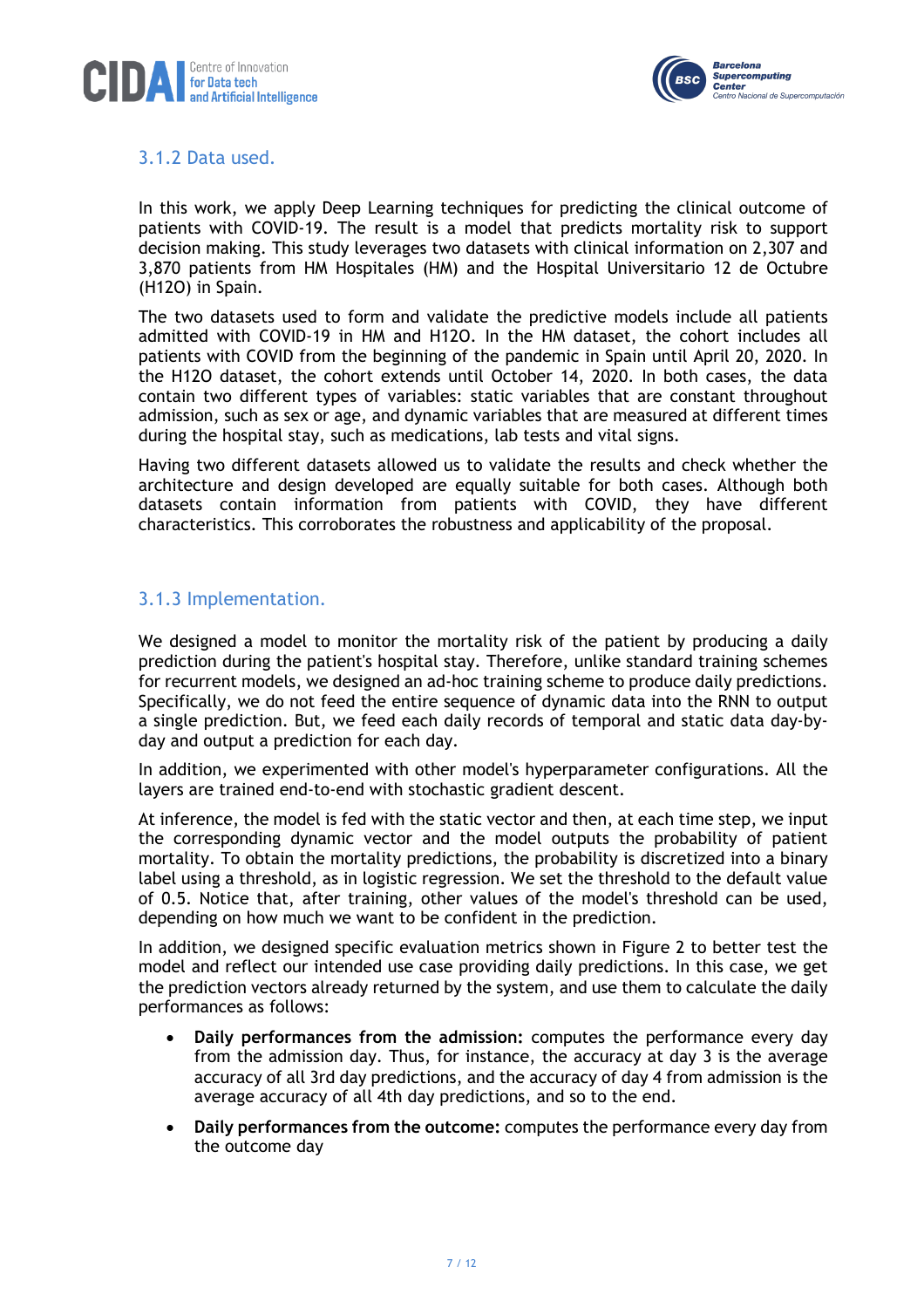



**Supercomputing** 

tcional de Supercomputació

Center

|         | Days before outcome |        |        |        |            |        |       |       |       |       |       |          |       |         |       |              |
|---------|---------------------|--------|--------|--------|------------|--------|-------|-------|-------|-------|-------|----------|-------|---------|-------|--------------|
| Patient | -                   | Day 14 | Day 13 | Day 12 | Day 11     | Day 10 | Day 9 | Day 8 | Day 7 | Day 6 | Day 5 | Day 4    | Day 3 | Day 2   | Day 1 | <b>March</b> |
|         |                     | ۰      | o      | o      | $^{\circ}$ | o      | o     | o     |       |       |       |          |       |         |       |              |
| 2       |                     |        |        |        |            | ٥      | ٥     | ٥     |       | ٥     | ٥     |          | Ō     | $\circ$ | o     |              |
| 3       |                     |        |        |        |            |        |       | o     |       |       |       | $\alpha$ |       |         |       |              |
|         |                     |        |        |        |            |        |       |       |       | o     | ٥     |          |       |         |       |              |
| 5       |                     |        |        |        |            |        |       |       |       | o     | o     | n        |       |         |       |              |
| $-100$  |                     |        |        |        |            |        |       |       |       |       |       |          |       |         |       |              |
|         | Score               | Score  | Score  | Score  | Score      | Score  | Score | Score | Score | Score | Score | Score    | Score | Score   | Score |              |

Figure 2 – Daily performances comparison.

#### 3.2. Challenges solved and results obtained.

Regarding the global results, for HM, the best ensemble RNN model is significantly better than the other models when considering sensitivity, reaching an important result of 0.84 in sensitivity with no penalty in F1 and a small impact in accuracy. Similarly, for H12O, the RNN ensemble model outperforms all models in sensitivity. In particular, the sensitivity oriented ensemble model outperforms RF in 18 percentage points and SVC in 16 percentage points reaching an 0.80 in sensitivity.

When evaluating day-by-day performance from the outcome, the HM RNN model shows a higher and flatter curve in sensitivity compared to the baselines, starting at 0.97, ending at 0.55 and maintaining a performance of 0.79 or better until day 14. This shows that the system is capable of making early predictions. Similarly, the H12O RNN model shows a better performance in sensitivity, maintaining a score of 0.64 or better until 7 days before the outcome.

Even in our data constrained scenario, the models outperform the strong baselines of tuned RF and SVC in terms of sensitivity. We have demonstrated the viability of our approach to predict the clinical outcome of patients infected with SARS-CoV-2. The result is a time series model that can support decision making in healthcare systems and aims at interpretability. Despite the low resource scenario, the results are promising and suggest that with more data the performance of the model will increase.

#### 3.3. Current limitations of the Technology.

For implementing the system into a new facility or database, it is necessary to have a sufficient amount of patient data to retrain the model.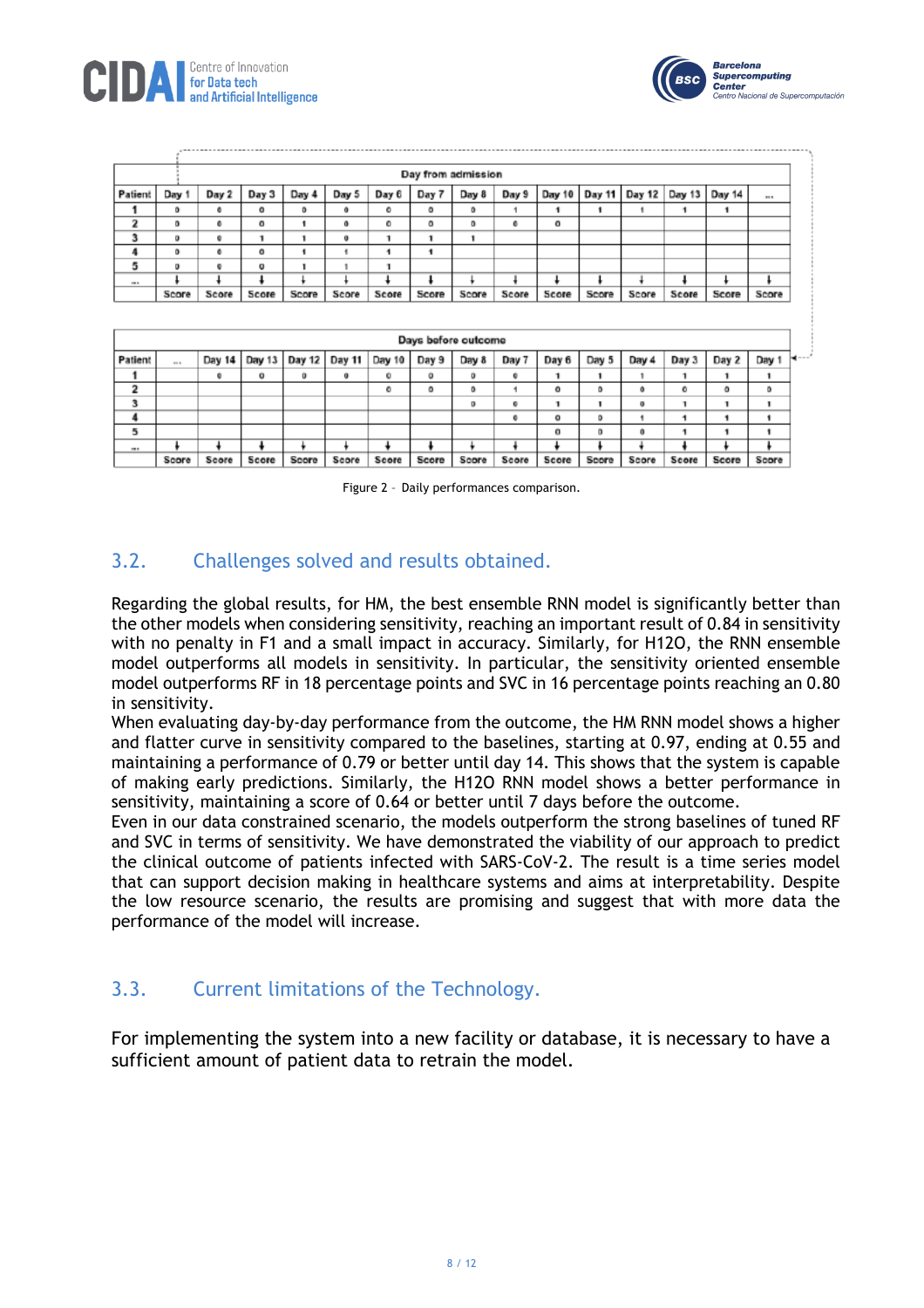



# **4. Potential impact of the solution.**

This system can be implemented in every hospital that stores sufficient amounts of previous patient data with COVID-19.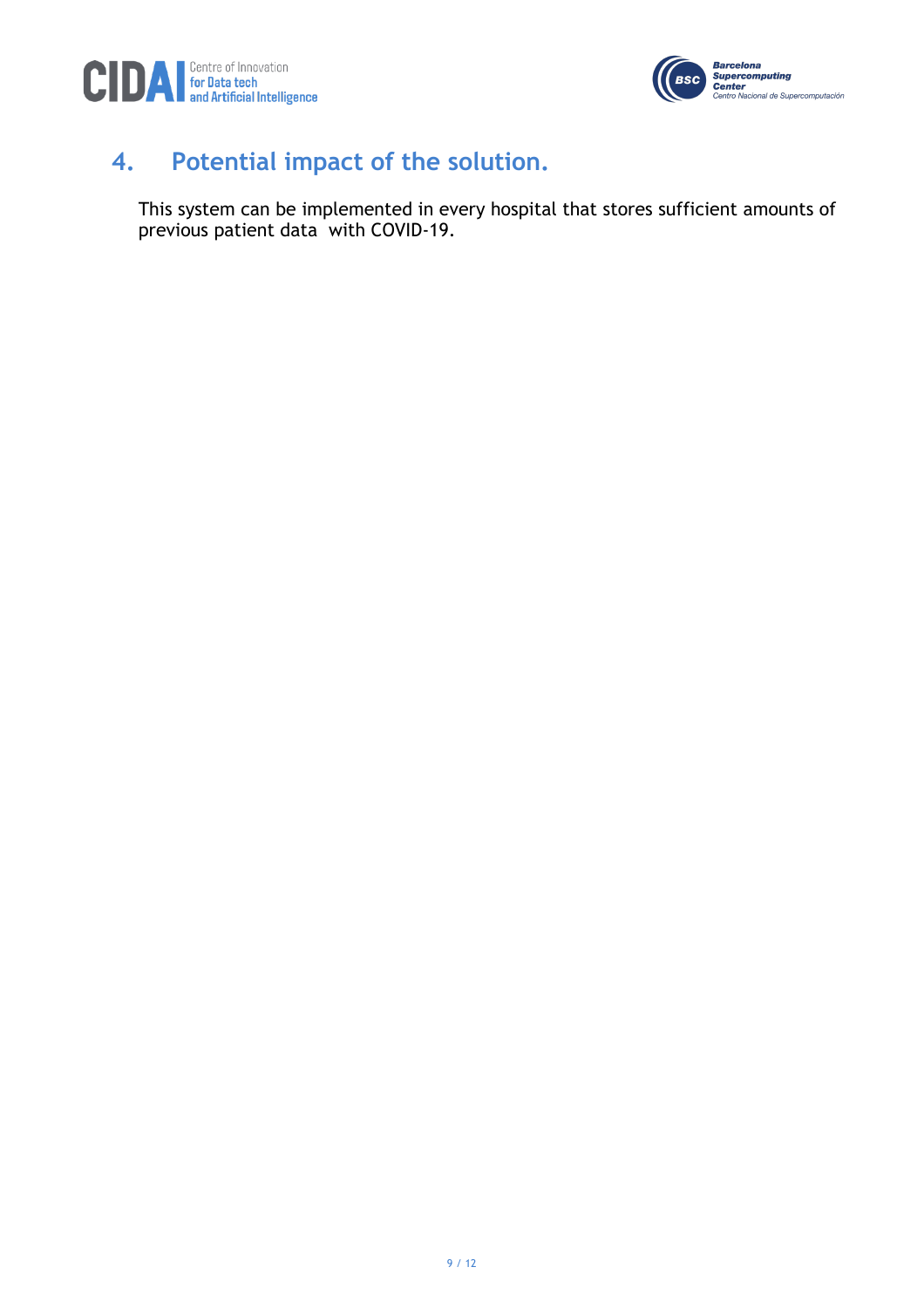



### **5. Cited works**

-Villegas, Marta & Gonzalez-Agirre, Aitor & Gutiérrez-Fandiño, Asier & Armengol-Estapé, Jordi & Carrino, Casimiro & Fernández, David & Soares, Felipe & Serrano-Balazote, Pablo & Pedrera Jiménez, Miguel & Garcia Barrio, Noelia & Valencia, Alfonso. (2020). Predicting the Evolution of COVID-19 Mortality Risk: a Recurrent Neural Network Approach. 10.1101/2020.12.22.20244061.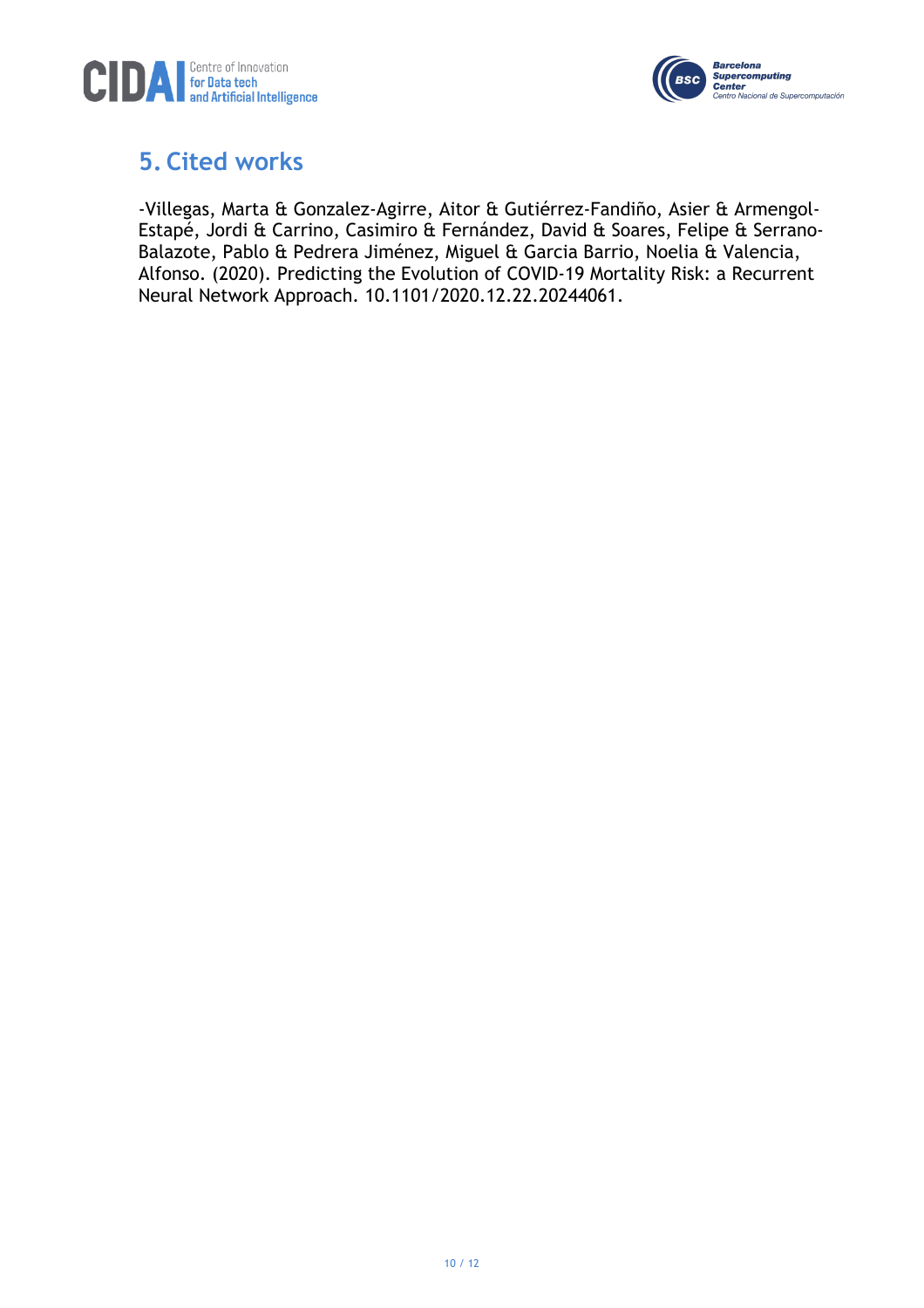



### **6. Bibliography**

-Villegas, Marta & Gonzalez-Agirre, Aitor & Gutiérrez-Fandiño, Asier & Armengol-Estapé, Jordi & Carrino, Casimiro & Fernández, David & Soares, Felipe & Serrano-Balazote, Pablo & Pedrera Jiménez, Miguel & Garcia Barrio, Noelia & Valencia, Alfonso. (2020). Predicting the Evolution of COVID-19 Mortality Risk: a Recurrent Neural Network Approach. 10.1101/2020.12.22.20244061.